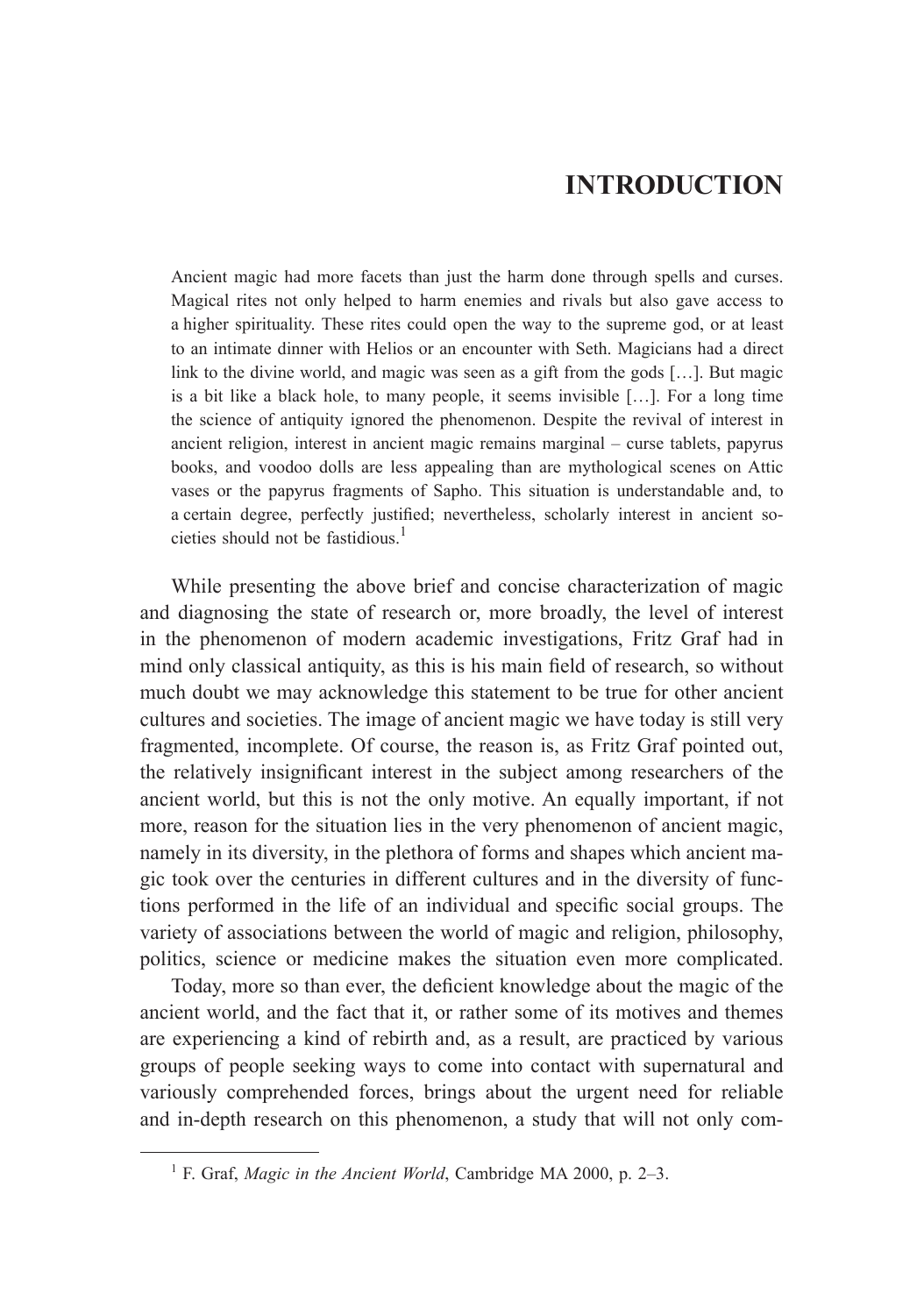plement and expand our knowledge about the magic of ancient times, but will also serve as a kind of antidote to the emerging modern distortions and misinterpretations. The volume which we present to our readers may serve such a function: by discovering new, yet unexamined aspects of the magic of the ancient world and showing various methodological strategies that can be used for the research, the superficiality of the everyday recognition of this phenomenon may be exposed.

The volume covers 15 papers which explore three aspects of ancient magic studies – magical texts, magical themes and ways and means of magic interpretations. It must be noted, however, that in fact all three elements are to some extent present in the consideration of all the authors who contributed to our volume. The character of the whole article and the precise line of the analysis were determined by placing the emphasis on one of the aforementioned elements and its in-depth and comprehensive analysis.

TEXTS. The authors who concentrated on this element posed several important questions: what is a magical text and what are its specific features; in other words, what constitutes the *differentia specifica* of a magical text? What is and where is the essence of a magical text? Where does the magical power of a text known as a "magical" lie? Is it preserved in a letter? In a word? Or perhaps in a whole line of magical expression? Where is the source of this power? Answers to these and similar questions appearing in the papers collected here have created a kind of "ontology of magical texts," understood both materially (as a record of a specific content on a specific medium such as paper, parchment, stone, metal panels, etc.) and more broadly – as a specific expression – "specific" in terms of both content and form. The problem of the origin of magical texts and speculations on their functions and usage are also important issues arising in the articles collected in this volume.

The papers collected in this part of the volume cover the following issues: • Łukasz Byrski in his paper entitled *Identifying the Magical Function of Script in Ancient Cultures – a Comparative Perspective grasps the topic of* the magical dimension of script in some selected ancient cultures (Egypt, Mesopotamia, the Mayas, Daoist China, Germanic people) posing the question to what extent the individual elements of the various systems of notation were (or could be) equipped with magical power and what kind of implications (if any) could such a vision of script bring.

• Bożena Gierek in her paper entitled *Variety of Celtic Magical Texts* shows selected examples of Celtic texts which can be described as magical, presents their characteristics by pointing to those elements which determine the magical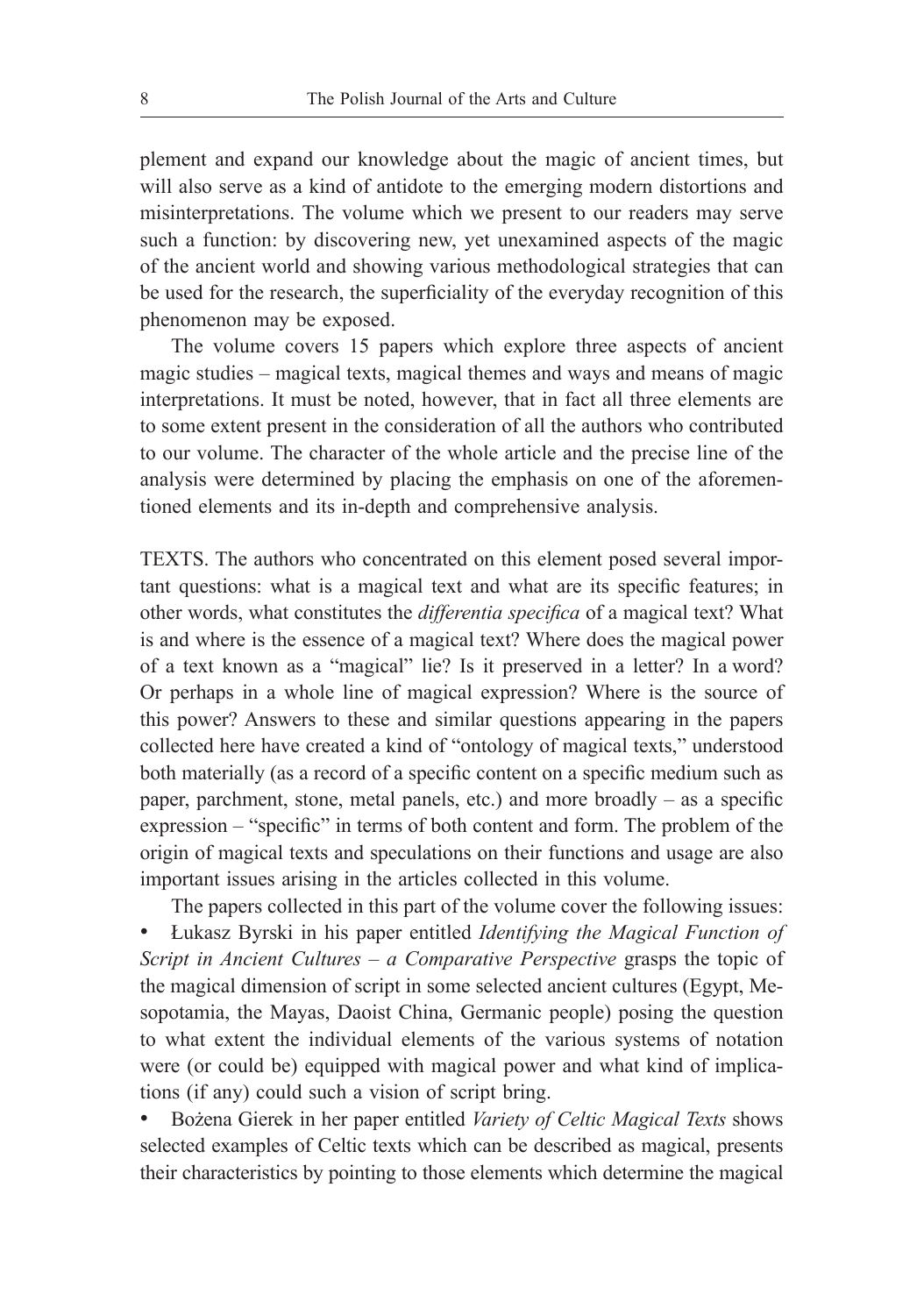character of the texts and suggests ways in which they were used in different periods of time.

• Mateusz Kłagisz in his paper entitled *Middle Persian* Mādīgān ī Yōšt ī Fr(i)yān *as a Magical Text?* focuses on a detailed analysis of an extremely interesting religious Zoroastrian text, which – as indicated by the author – was probably originally a magical text, later deprived of its magical features, due to the fact that the Zoroastrian orthodox clergymen used to associate magic with sin. The author shows the strategies that had been used to insert the pre-Zoroastrian folk magic themes into Zoroastrianism in a "safe" religious, not-magical, way.

• Wojciech Kosior in his paper entitled *The Mezuzah as an Apotropaic Device According to Biblical and Rabbinic Sources* shows how the mezuzah originally intended, as the author writes himself, "to remind the owner about the exclusive covenant with God and to distinguish the Jewish house among the gentile ones" gains a magical interpretation and how it becomes, in fact, a magical text.

• Artur Przybysławski in his paper entitled *Realization Song of Mahasiddha Nāropa* presents the translation (along with the edition of original Tibetan texts) of the "Concise Māhamudrā" song by one of the greatest saints and miracle makers of Tybet – Naropa. Przybysławski notes "All Buddhist practice is in the end about transforming one's mind, that in turn amounts to a total transformation of everything […]. This is the highest miracle and highest Buddhist magic." In his song Naropa, teaches how to achieve this transformation.

• Julia Alexandrovna Shabanova and Anatoliy Alexandrovich Osipov in their paper entitled *Theoretical and Practical Aspects of a Magic Text's Being* distinguishing between these two aspects of a magical text try to find an answer to the fundamental question about the nature of the magical text, namely where its magical power is embedded and how it can be used.

• Jacek Trzebuniak in his paper entitled *Magic in the Nine Ways of Bon* makes a systematic attempt to identify the magical themes in the Tibetan religion Bon and finally shows a general understanding of magic emerging from the analysed texts which, and this is worth noticing, are essentially of a religious character.

THEMES. The contributors to the volume focus on the presentation and detailed analysis of selected magical themes, speculating about their origin, symbolical meaning and interpretation. Of particular interest are those accounts which situate a chosen magical theme within a comparative, cultural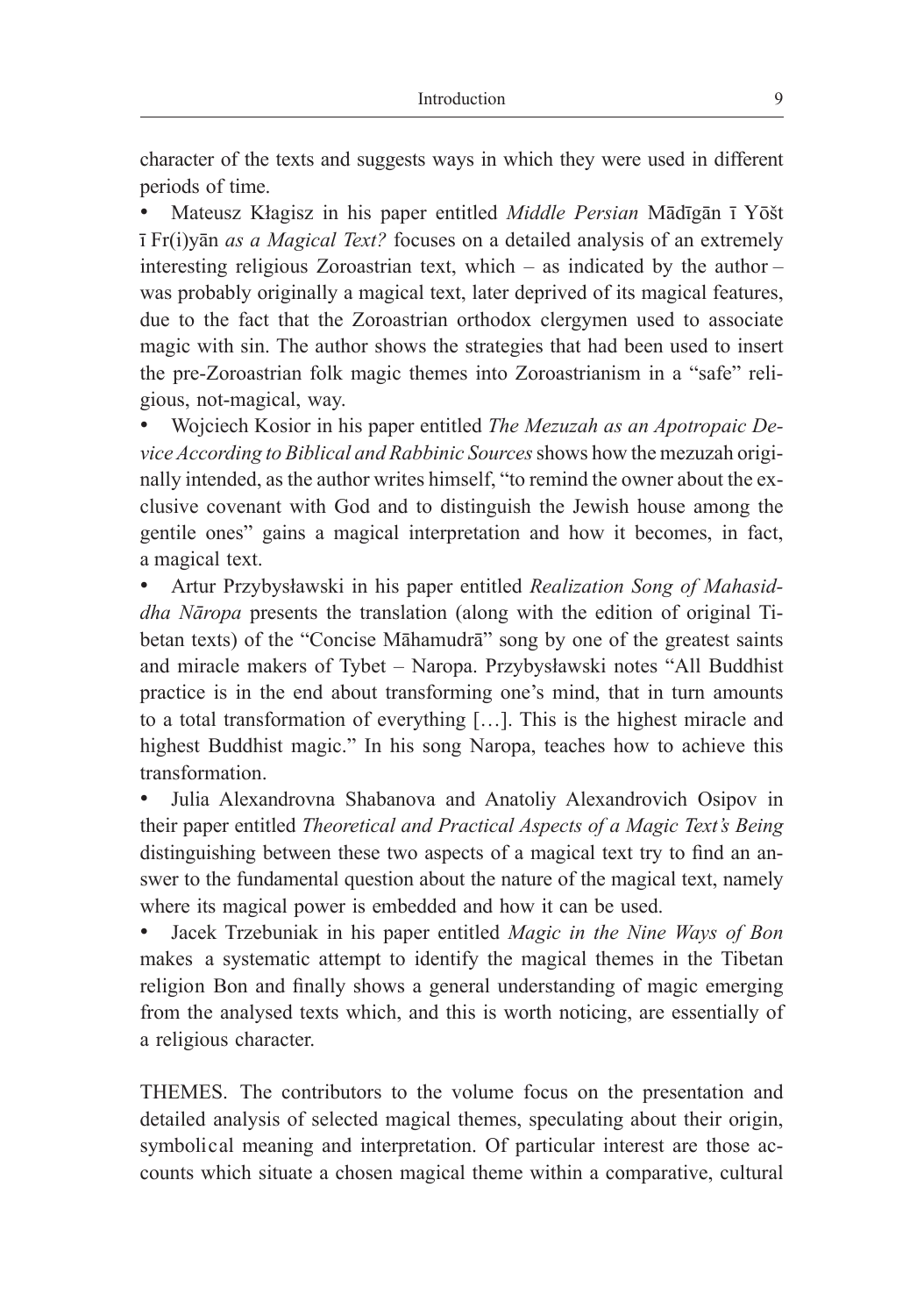context. These kind of analyses reveal a previously unnoticed similarity of symbolic and imaginary forms.

There are two papers in this part of the volume exploring the themes of magical weapons and magical healing herbs.

• Agnieszka Staszczyk in her paper entitled *Magic Weapon – Its Appearance, Acquisition and Application as Described in Texts of the Hindu Tradition* focuses on a detailed analysis of the theme of the magic weapon which in the Hindu tradition was used by gods, demons and human beings alike. The author, deriving from diverse Hindu texts and iconography shows not only the appearance, acquisition and application of magical weapons but – of particular note – attempts a symbolic interpretation of them.

• Hanna Urbańska in her paper entitled *Atharvavedic* Kuṣṭha *Herb, Ṛgvedic Soma and Their Equivalent in Taoist Texts* makes a comparative analysis of the theme of a divine / healing herb in Vedic and Chinese Daoists texts. The author shows the similar mythological structures in which this mysterious herb is situated and operates and, with reference to them, looks for an explanation of the miraculous magical properties assigned to it by both Vedic and Daoist traditions.

INTERPRETATIONS. It seems that papers which focus mainly on the possible ways of interpreting the phenomenon of magic with the highest possible clarity show its complexity and the diversity of methodological approaches as well as solutions that can be used in its analysis. Researchers who follow this line struggle with the fundamental issues relating to the very mechanisms of symbolical thinking lying at the basis of magical thought as well as indicating the problem of the untranslatability and superficial interpretation of the thoughts and concepts (in our case mainly Oriental) alien to the Western cultural mileu while last but not least proposing specific methodological solutions that allow for their better understanding. Here we introduce the following:

• Robert Czyżykowski in his paper entitled *The Issue of Magic in the Vaiṣṇava Purāṇas. Mantra as a Magical Tool Exemplified by Nārāyaṇakavaca Mantra of the Bhāgavata Purāṇa* deriving from Frits Staal's methodological concepts analyses the sequence of ritual actions as a fusion of ritual and mantra involving bodily, verbal and mental activity. The author shows the human body as a field where ritual and magical formulas meet to produce a protective effect – magical armour for a warrior.

• Cezary Galewicz in his paper entitled *The Triple Leak by the Gandharvas: How to Read the Magic Formulae of Immortality* ponders upon the question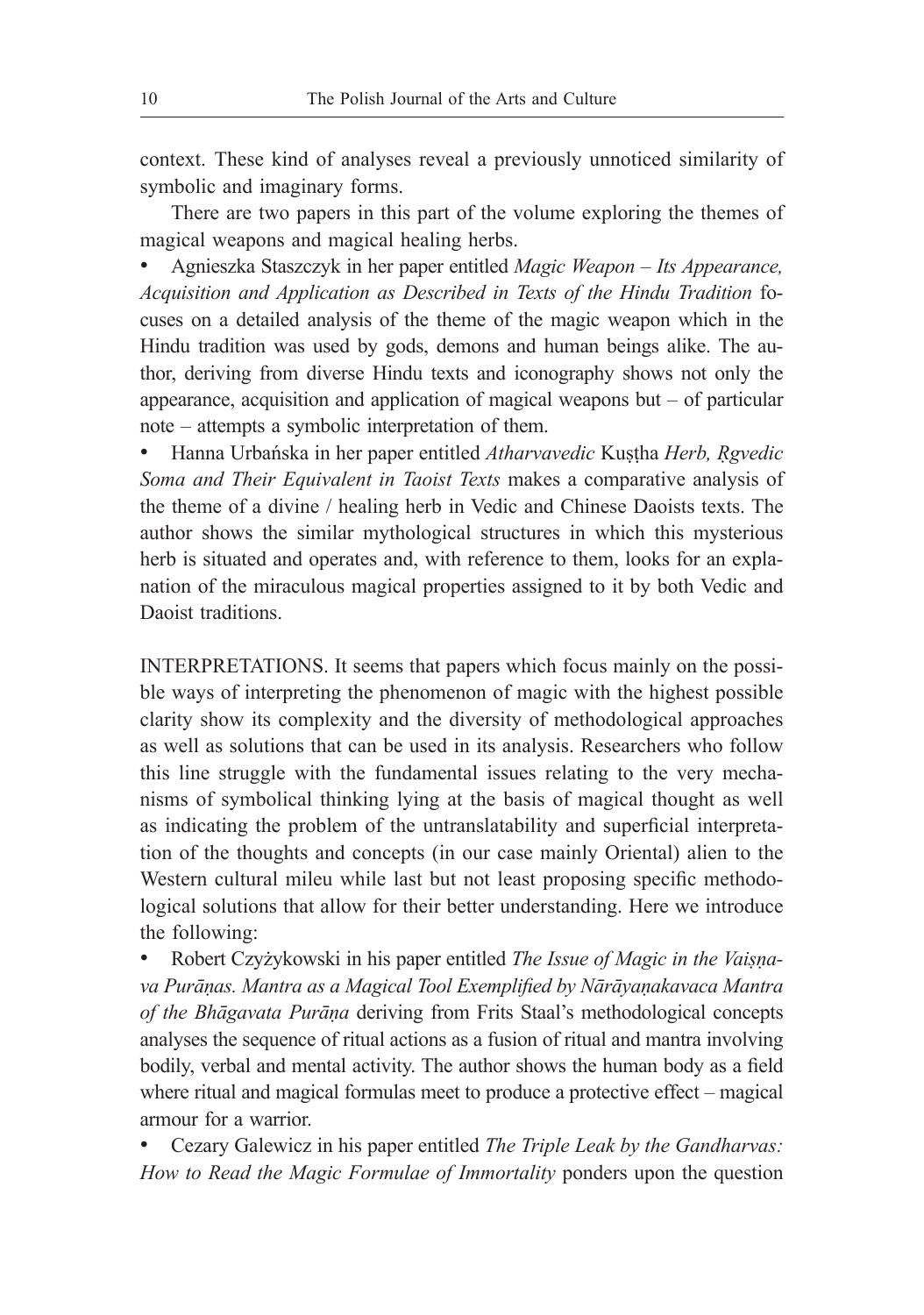of the multidimensionality of formulas which may be described as magical and underlines the necessity of placing their reading and later interpretations in a very broad, cultural, social and historical, context.

• Joanna Jurewicz in her paper entitled *Ancient Indian Ritual as a Multimodal Metaphor* examines the possibility of understanding the rituals of Vedic India by referring to  $-$  as a research tool  $-$  a conceptual metaphor (a concept derived from cognitive linguistics), allowing the expression of the often complex and abstract ideas by reference to phenomena, facts and concepts drawn from everyday life. According to Jurewicz, the cosmogonical Vedic ritual, in all its complexity, can be seen just as a conceptual metaphor which explains the cosmogonical act itself as well as the need for the regular performance of the ritual. Deriving from a number of examples taken from an excerpt from the *Śapathabrāhman*a (6.1.3.) the author shows the very mental mechanisms underpinning a symbolic thought.

• Piotr Kalicki in his paper *Culture as a Magic Text: Symbol Use in Magic Cultures* assumes that if – as the interpretivists claim – culture can be considered and interpreted as a literary source, the phenomenon of magic itself may be understood as an interpretation of culture; hence it may be studied semantically as a *sui generis* magic text. The symbol and its understanding (symbol-reference or symbol-link approach) is the crucial issue for the analysis of magic in this methodological paradigm; it opens or closes the door to the magical interpretation of reality.

• Małgorzata Ruchel in her paper entitled *From a Magical Formula to a Universal Being – an Outline of the History of the Sanskrit Term* Bráhman, picks up the difficult task of outlining the changes in understanding and interpretation of the term *brahman –* pivotal for Indian philosophy and religion. In her article the author shows how its misunderstanding affected the interpretation of the entire classical Indian metaphysics and also, or perhaps above all, the reconstruction of the Vedic vision of reality.

• Tomasz Sikora in his paper entitled *The Genealogy of Shem According to Oskar Goldberg* addresses the problem of interpretation, or rather finding the right tool which would allow the reading and deciphering of highly symbolic content of magic and/or religious sources. The issue illustrates the hermeneutical concept proposed at the beginning of the 20th century by the Jewish scholar Oscar Goldberg, who applied it to the analysis of a fragment of the Book of Genesis 10: 21–32 (the genealogy of Shem).

The major advantage of this volume is the fact that our contributors represent not only various academic disciplines (Indology, cultural studies, compara